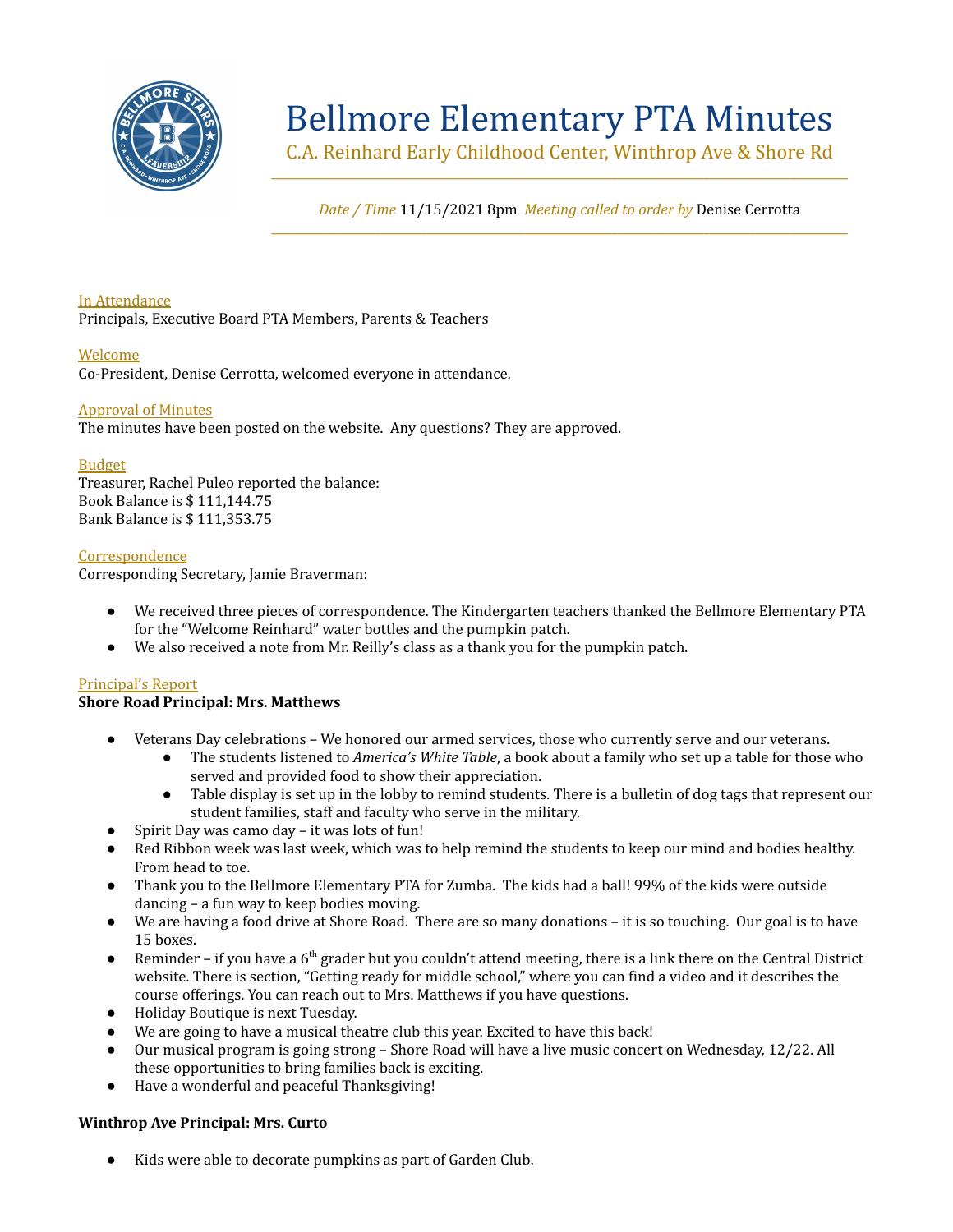- The kids wore their costumes to school on 10/29 and brought a book. Faculty also dressed up. Fourth grade teachers came as dry erase markers and 3<sup>rd</sup> grade teachers came as different color M&Ms.
- Mrs. Curto was an Olympic athlete to help close out PARP. She climbed up to the top of the cargo net in the gym – which was done virtually as part of her principal promise.
- The students did a great job and read over 50,000 minutes.
- Student Advisory Council has started first initiative was to promote the food drive. We made it a competition  $3<sup>rd</sup>$  grade vs  $4<sup>th</sup>$  grade.  $4<sup>th</sup>$  grade won. We collected a lot of canned goods.
- Continuing to learn about leadership and to learn from our mistakes.
- Have a great Thanksgiving!

# **C.A. Reinhard Principal: Mrs. Castine**

- Thank you to everyone who was involved in the pumpkin patch! It was a great success.
- We had a modified book character parade, and the kids a great time parading in the back yard.
- The staff leaders are collecting coats for kids and we wrapped up our food drive. We have never seen so much food in our life! Helped families in the area and other schools in the district.
- Dr Famularo has started to visit classes talking about our leadership skills. Working on our pause button to help the kids and they have been so excited to greet him in the hallway
- Working on a virtual first grade holiday performance. The kids are learning songs. Also, chorus club started on Monday, 11/1 with Ms. Rocco. Kids are happy to be back in auditorium.
- Star constellation is up and photos are being taken. Our goal is 300 kids on the wall.
- **Important Dates:** 
	- Monday 11/22 23 Holiday boutique
	- Thursday, 11/25 and Friday, 11/26 is Thanksgiving recess.
	- $\bullet$  Wednesday, 12/22 Report cards
	- $\bullet$  12/22-31 is holiday break
- Have a great Thanksgiving!

# EVP Reports

Shore Rd- Alison Prainito & Jaime Sumersille

- Jaime Sumersille
	- On Thursday, 10/28 Karen, Zumba for Kids, came to the school. Ms. Desmond had some great moves!
	- Carla Wong awesome job on the great turkey display on bulletin board.
	- Holiday Boutique is on Tuesday, 11/23 with parent volunteers to be notified later this week.

Winthrop Ave- Nikki Zimberg & Elizabeth Scuccimarri

- Nikki Zimberg
	- Mrs. Curto, we love your challenge! The kids enjoyed it.
	- PARP thank you Shara Felix for your hard work.
	- Garden Club was a great success thanks to our volunteers.
	- Holiday Boutique is on Tuesday, 11/23.

Reinhard- Debra LoCascio & Jamie Guggenheim Shiner

- Debra LoCascio
	- Pumpkin Patch Carla Wong and team knocked it out of the park. Kids had a blast.
	- Character Parade was great since it was missed last year.
	- Holiday Boutique is on Tuesday, 11/22 and Wednesday, 11/23. We are accepting volunteers.
	- PARP is coming after December break. Excited to see how it goes this year.

#### Committee Reports

Membership-

- Currently, we have 435 memberships.
- You can join online or you can print the form from website, then submit to your student's teacher.

Ways & Means- Michelle Kolberg

● Excited for the holiday boutique – the kids like to go shopping. Items range from \$1-\$10 and no tax.